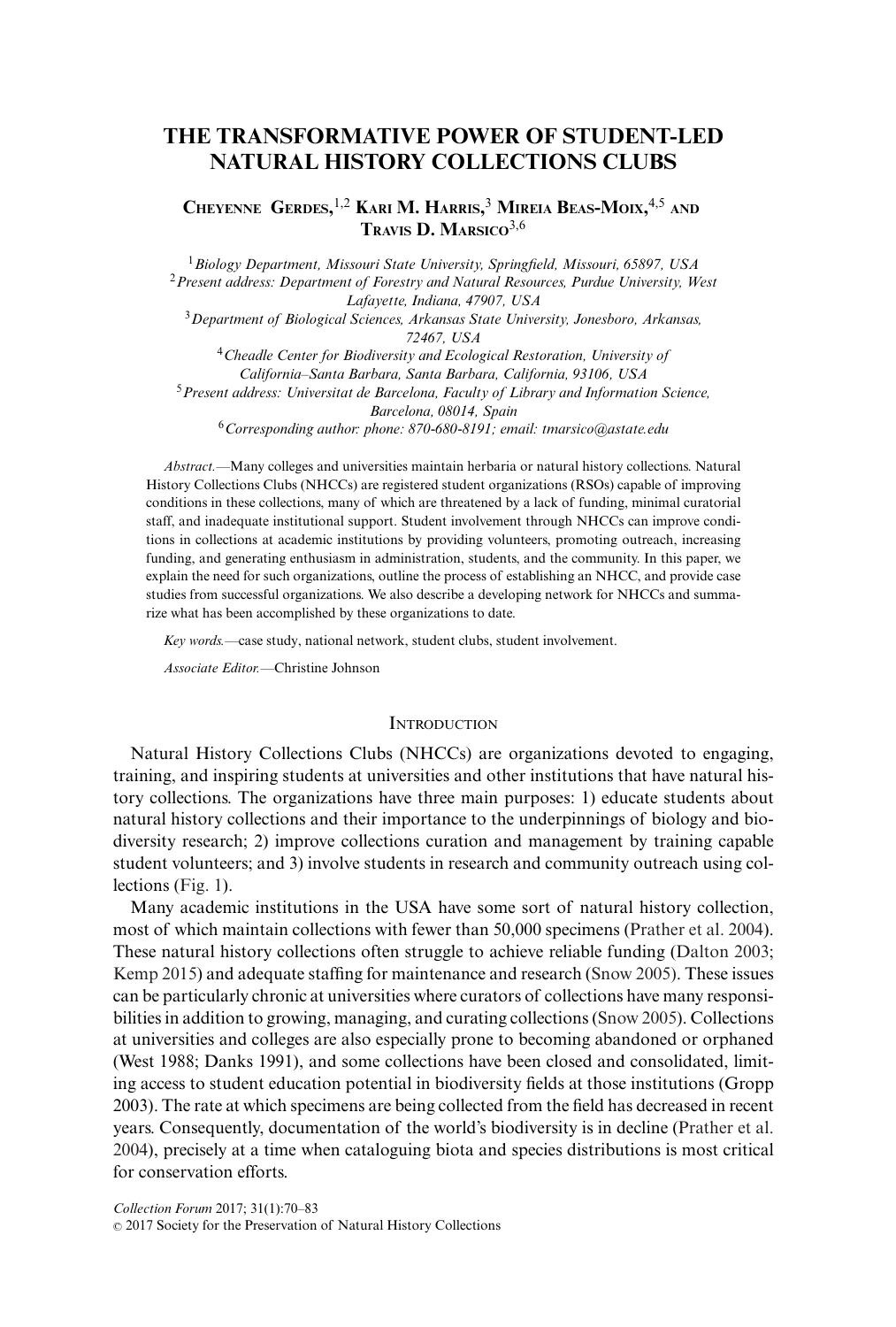<span id="page-1-0"></span>

Figure 1. Flow chart depicting the interrelated activities of a Natural History Collections Club (NHCC). Rectangles represent club activities, and ovals represent club outcomes. Arrows are directional or bidirectional depending upon the activity and outcome. For example, funding generated can pay for travel to trips and conferences (5), and those trips result in student networking opportunities (1, directional arrows). Curation experience and student research are linked bidirectionally because curation experience can lead to research questions, and research involvement results in experience with collection curation (4).

These problems can be partially addressed by using NHCCs to train student volunteers and engage stakeholders in collections. Students can participate in collections at their colleges and universities by helping with day-to-day curation responsibilities, large-scale projects, and public outreach. Such involvement represents an opportunity for students to develop skills beyond what is offered in academic courses. Students gain professional experience, develop leadership and management skills, establish connections to faculty and/or staff members, and participate in constructive cocurricular and enjoyable activities (e.g., field trips, conferences, workshops) through NHCC participation. In addition, as a result of working with natural history collections, students can discover a passion for a career that they were unaware existed (e.g., preparator or museum director). Well-managed collections at universities and colleges can provide many benefits for students, including independent study opportunities, jobs, or internships [\(Snow 2005;](#page-10-0) [Rath et al. 2015;](#page-10-0) [Thigpen et al. 2015\)](#page-10-0).

Institutions also benefit from NHCCs. These clubs can increase awareness about the importance of natural history collections among students and the campus community. [Snow](#page-10-0) [\(2005\)](#page-10-0) stated that students represent one of the most important linkages for small natural history collections and herbaria. Students who understand the value of collections often become excellent advocates when support is needed from the institution.

In this document, we 1) outline general guidelines for the establishment of NHCCs at a university, 2) share case studies from three very different organizations established at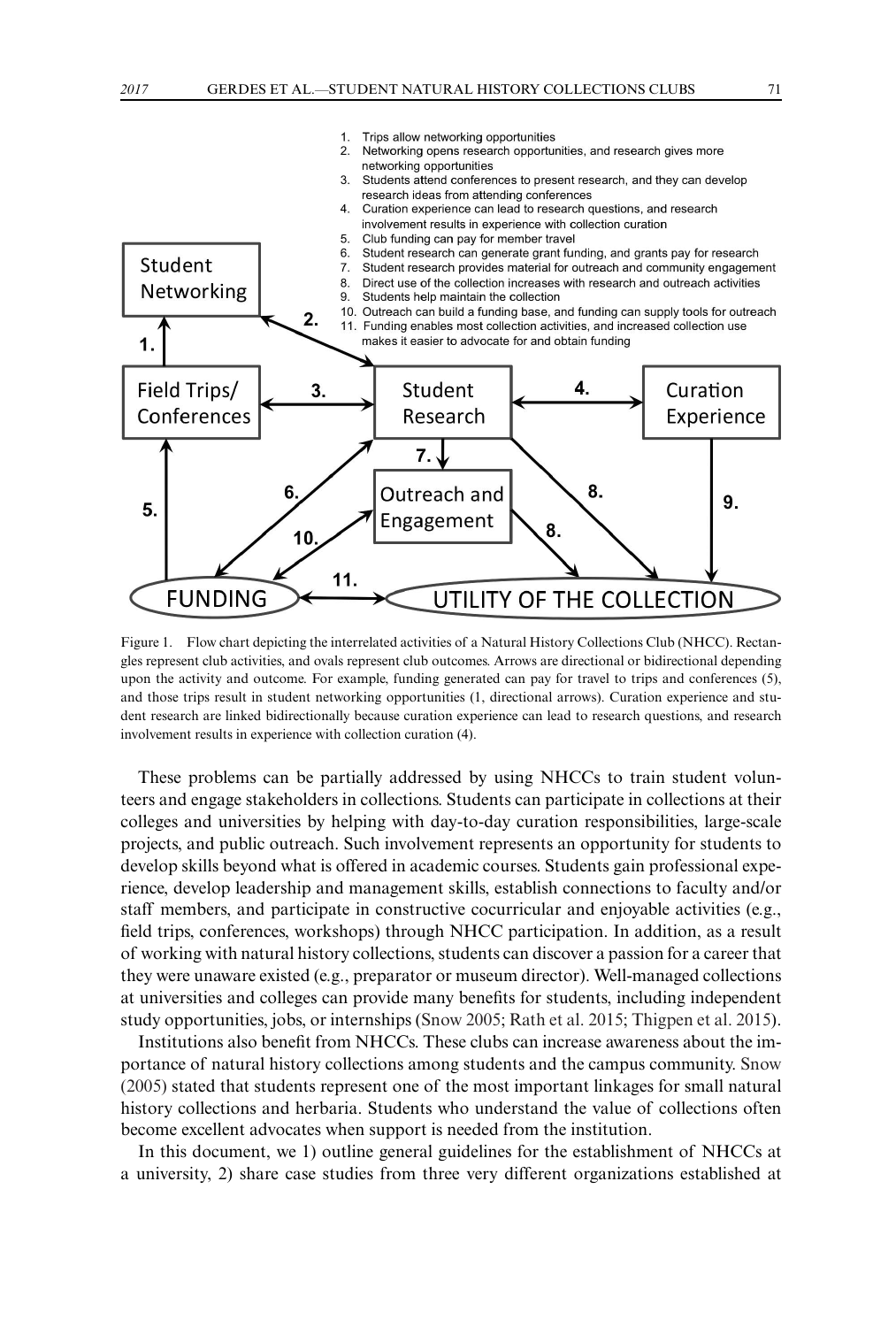universities, and 3) explain the perceived benefits of linking individual NHCCs into a Natural History Collections Club Network (NHCCN).

# ESTABLISHING AN EFFECTIVE NHCC

Institutions with natural history collections might find need for an NHCC to address problems that their collections face, or to increase the impact of the collection. At collections with curatorial faculty or staff, employees might seek to create an NHCC to educate students, start an outreach program, or train volunteers. Students at institutions with abandoned or neglected collections and no collections staff might seek to establish an NHCC to protect or save what is recognized as a valuable and underutilized resource.

To establish an NHCC, there are important factors and processes to consider. Most institutions will require approval of any new organizations. At colleges and universities, the approval and application process for organizations is likely managed through a Student Activities Board (SAB), Office of Student Life (OSL), or similar administrative unit. When the application is complete, the NHCC will be considered a registered student organization (RSO). The ease of the application process for RSOs can vary widely by institution, but institutions often have similar minimum requirements. Most commonly, a faculty advisor, club officers, and a club constitution are required for RSO establishment (see Appendix for sample constitutions). Some institutions have additional requirements, such as mandatory trainings or orientations for club leadership. Most require that RSOs renew their membership each year and repeat leadership orientations.

Faculty advisors are critical for an NHCC, because they are important in providing oversight and advice for students interacting with the collections, helping students find curation resources, communicating with other faculty members in the department, or assisting in acquiring funding. The level of involvement from the advisors can vary based on a variety of factors, including how new the NHCC is, how knowledgeable students are in curatorial methods, how active student leadership in the club is, how many students are involved, and what other staff or faculty might be able to assist in advising duties. In some cases, the advisor role might be minimal, especially if student volunteers in collections are already skilled in curatorial methods. In many cases, however, advisors might need to provide hands-on training or formal coursework as part of the education, as well as oversight for students establishing new projects or when students are unfamiliar with protocols for a specific collection. For new clubs, guidance from curators and faculty members helps familiarize students with how natural history collections should operate. One of the most important advisor functions is to ensure club continuity during membership turnover. Student organizations on campuses can last decades as long as continuity is maintained and recruitment continues.

Required membership for an RSO is often low, between three and five students (e.g., see A-State Student Organization Registration form at http://www.astate.edu/a/leadershipcenter/rso/index.dot). However, a larger group of student volunteers is likely to affect greater change in the collections. Although there are several ways to recruit new student members, word-of-mouth recruitment is particularly important, especially if the NHCC is initiated through student interest. Students will likely tap into their peer network to find others interested in NHCC involvement on campus. Students from diverse backgrounds and varied majors such as art, history, biology, environmental science, library science, education, and computer science might find meaningful interaction with collections to their benefit. More likely, membership will be made up of students interested in organismal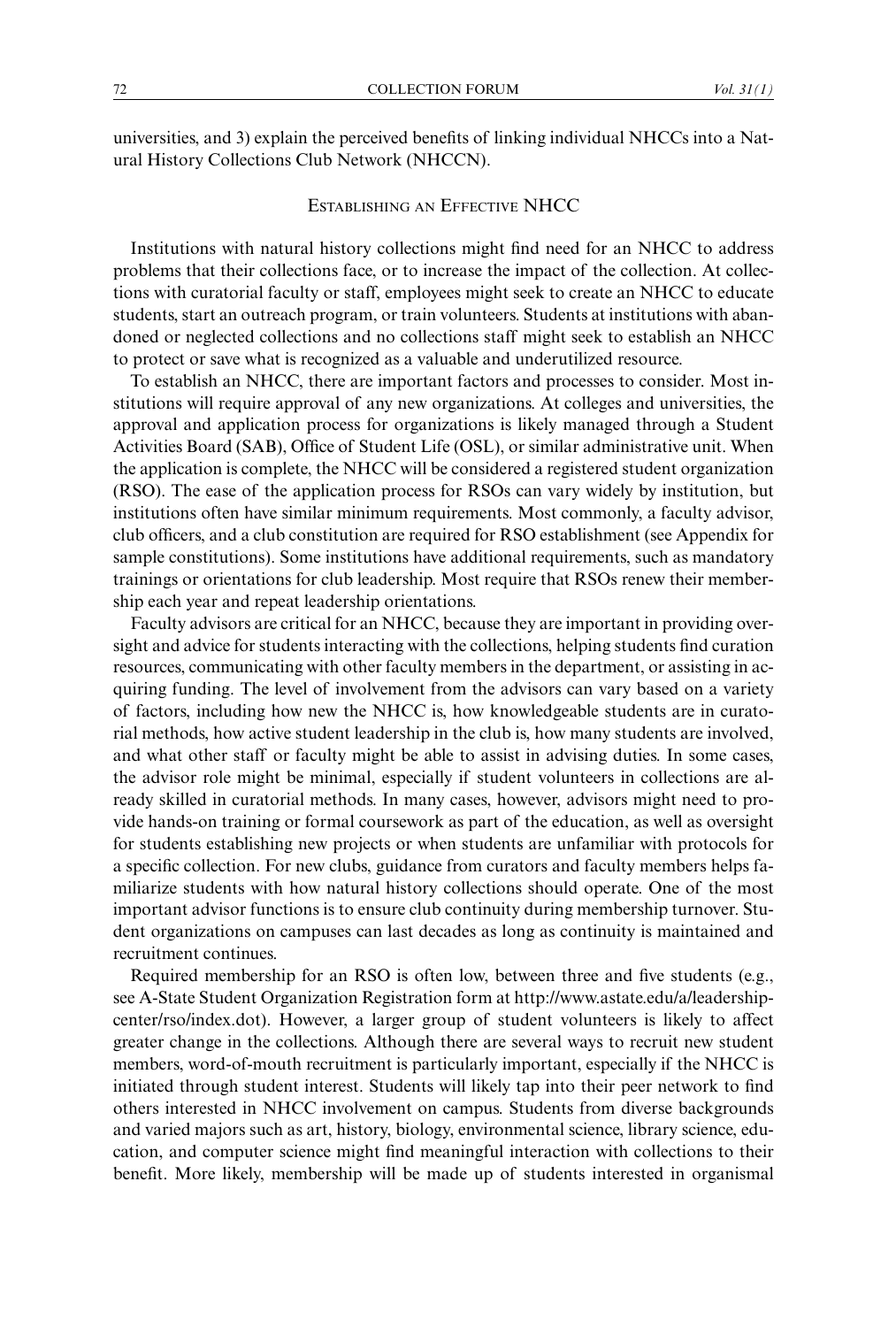biology, anatomy, systematics and taxonomy, and ecology. Nonetheless, a diversity of interests can generate creative ways to improve curation and education. For example, computer science majors might be interested in facilitating specimen digitization efforts or collections web design. Art majors might be interested in designing displays, communicating the value of collections, or learning traditional skills associated with collections such as taxidermy, plant pressing, or scientific illustration.

Social media and student networks, both online and offline, are excellent tools for increasing membership, particularly because students are often good recruiters of peers. Direct promotion of the organization in relevant undergraduate classes such as introductory biology, zoology, botany, ecology, or museum studies courses, or through email listservs or student organization websites is also useful.

A critical aspect of NHCCs is self-driven student fundraising for the collections and for activities that engage their membership [\(Fig. 1\)](#page-1-0). Most universities offer lines of funding for student clubs, which can help RSOs acquire supplies, travel to conferences, or visit other collections. Although universities have different methods for providing funding, many institutions have a system that allows RSOs to petition for money to fund specific events and causes. Funding lines are often available through the Student Government Association (SGA), SAB, Associated Students (AS), OSL, or similar program, and RSO members are typically required to prepare an application and/or a short presentation for a funding committee, because often they are in competition with other RSOs for allocations. Funding requirements often involve participating in events on campus, making hosted events open to all students, and attending additional meetings. There might be stipulations on what these lines of funding will pay for, with some universities providing money only for travel or event hosting, whereas other universities allow a wider range of uses, including the purchase of supplies or conference registration fees. Each NHCC should investigate what its university offers. Generally, the maximum money available per year for established NHCCs has ranged from \$250 to \$1,500, although often the funding committee provides less than the maximum.

An RSO is also required to raise funds outside of university provisions. Fundraising might involve bake sales, raffles, or seeking donations. It is important that students are willing to fulfill these requirements so additional funding is available the following year. For small clubs that serve small collections, an additional \$250 or \$1,000 in funding makes a significant difference in what students are able to achieve for their collections.

When students raise money for the club and the collections, whether through university sponsorship or by traditional fundraising, administrations are more likely to invest as well. The ideal situation is a positive feedback loop of funding. Outside funding agencies are likely to take proposals more seriously if a collection is already supported by students, faculty, staff, and administrators of the institution. Likewise, institution administrators are more likely to support a collection if they see that it is supported by grants and student activities [\(Snow 2005\)](#page-10-0). Something as simple as receiving modest club funding for student trips or curatorial supplies can kickstart a chain of funding successes [\(Harris 2014\)](#page-10-0).

Although funding can reward involved students with field trips, events, and conference registrations, another core activity of a club should be volunteerism in the collections [\(Fig. 1\)](#page-1-0). Student volunteer activities in collections can range from digitizing specimen data, preparing new specimens, making or updating display cases, cleaning abandoned collections spaces, or organizing and repairing damaged collections (e.g., refilling ethanol in jars, cleaning insect frass). Clubs can have "workdays" or "curation days" in which members work together to accomplish large tasks relatively quickly, such as complicated skeleton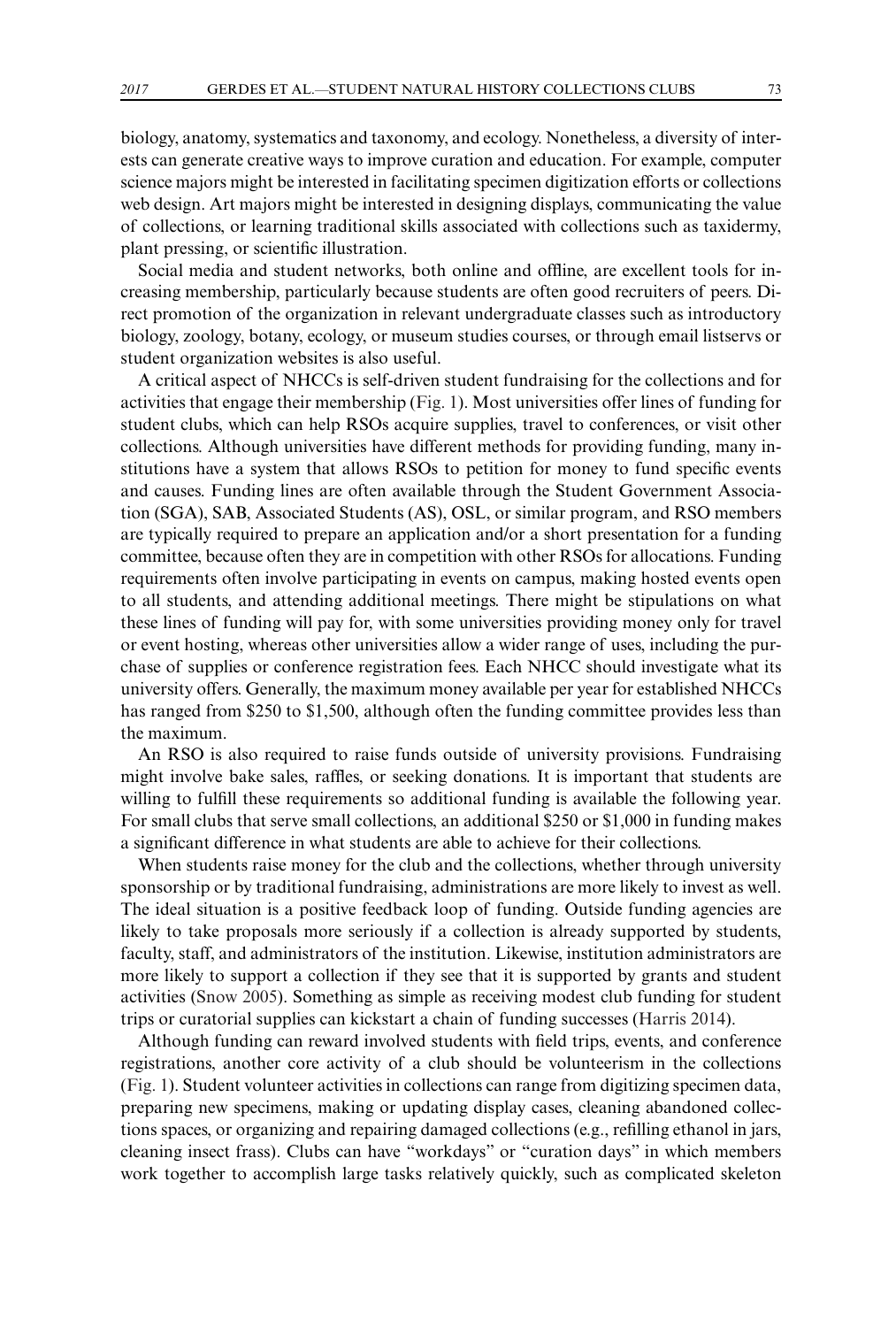articulations or moving heavy equipment. Moreover, these workdays allow curators and more-experienced students to teach less-experienced students curatorial methods in a group setting. Students benefit from training and can enjoy working with their peers. Collections benefit from the volunteer efforts, but it is important that collections do not take advantage of unpaid student laborers. Student volunteers are not meant to replace paid staff. However, an NHCC with a few hours of voluntary group curation activity every few weeks can make meaningful improvements in a collection.

NHCCs improve the outreach and public education that many institutions provide [\(Fig. 1\)](#page-1-0). University students can make collections available and exciting to the general public through tours, outreach events, and becoming involved with the community outside the university. Students in NHCCs have presented to scout troops, created booths for campus events, brought specimens to classrooms, and led tours for K–12 students during science events. These activities can be great biodiversity outreach events, excellent publicity for collections, and improve the image of collections in the community. In our experience, NHCC members have found participating in outreach rewarding, especially when children are involved.

The RSO model for NHCCs is also adaptable to accommodate the different needs of the various collections at different institutions. For universities with large, well-curated collections and paid staff, volunteers, and funding, NHCCs can improve outreach efforts and serve as a network to unite people who already work in the collections. For universities with small, abandoned, or orphaned collections, an NHCC might focus on restoring and maintaining collections where there is no curatorial staff. The NHCCs at an institution can fill whatever niche is needed, as determined by the students and faculty who are involved.

# CASE STUDIES

# *Arkansas State University*

Arkansas State University (A-State) houses biodiversity collections representative of Arkansas. The Department of Biological Sciences houses several research and teaching collections, including mammals (∼32,500 specimens), birds (∼800 specimens), amphibians and reptiles (∼33,000 specimens), fishes (∼141,000 specimens), insects (∼23,000 specimens), aquatic macroinvertebrates (∼212,000 specimens), mussels (∼2,200 specimens), and plants (∼25,000 specimens). Collections here have no operating budgets and curators are given no release time for curatorial duties. In 2013, many of the collections were improperly stored and degrading as a result of years of neglect. The herbarium has been an active collection, and in 2012 a group of students began working to digitize the collection as a part of a National Science Foundation Scholarship in Science, Technology, Engineering, and Mathematics (NSF S-STEM) scholarship program. Members of this team, which included one graduate and two undergraduate students, participated in a collections management course taught by herbarium curator, T. D. Marsico in the spring of 2013 with six other students.

Students observed the state of the collections at A-State during the course and felt an urgency to help restore them. Both the ichthyology and aquatic macroinvertebrate collections were in dire need of immediate assistance, and the class developed a triage plan to salvage them. To reach this goal it was necessary for students to 1) find help and work beyond the extent of the class, and 2) secure funding to purchase needed jars, ethanol, and other supplies. The innovative solution to solve both of these problems was to create a collections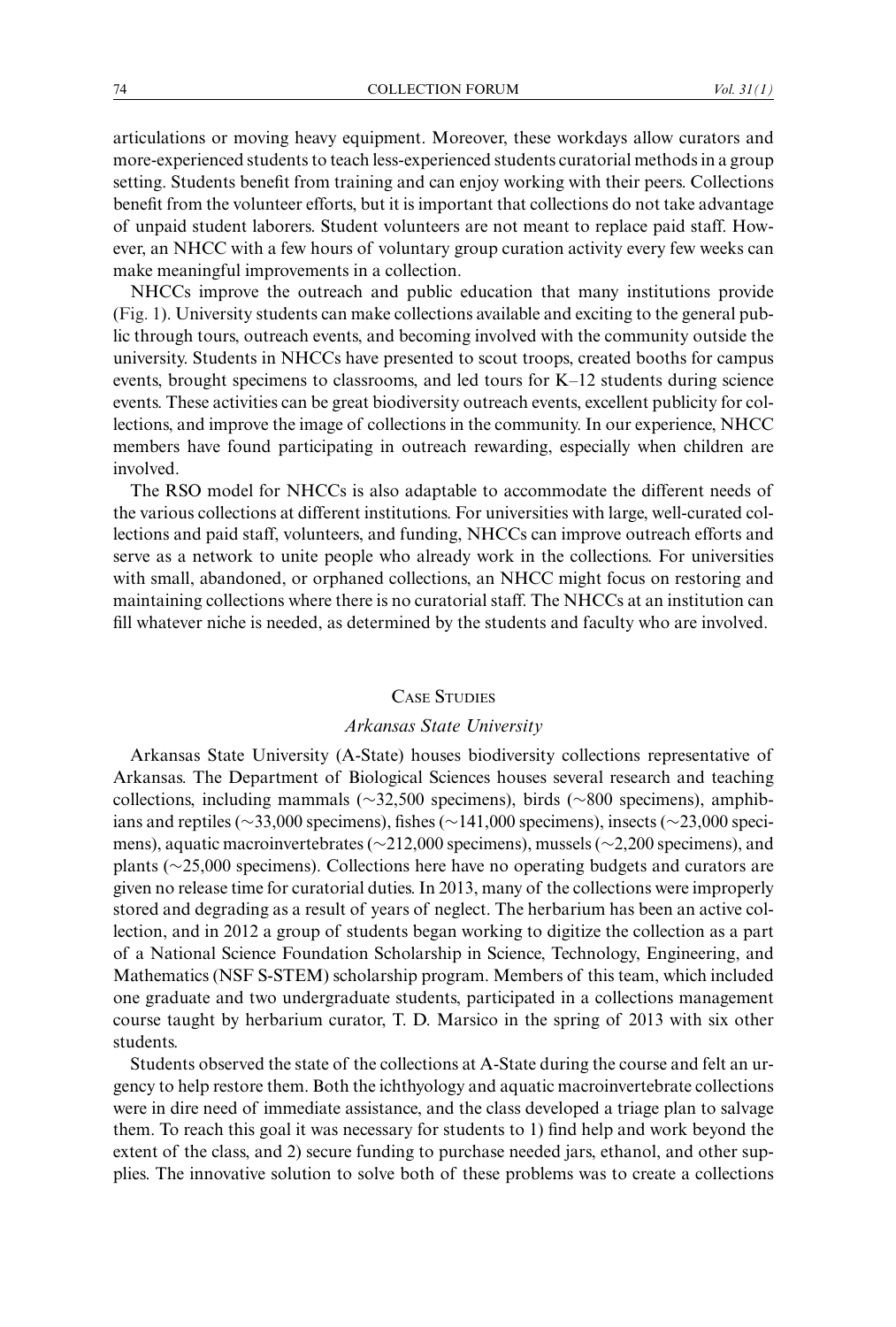club, which led to the formation of the Natural History Collections Curation Club (NHC3) at A-State that held its first meeting in February 2013.

The club served as a hub for students interested in natural history. By hosting workdays, coordinating volunteer hours, and setting up training workshops, the members of the A-State NHC3 provided a workforce for the collections. Additionally, the club was able to secure funding for collections materials. At A-State the SGA Action Funds can be used for supplies and materials. In spring 2013 the club was approved for \$500 to purchase new jars for the aquatics collections. Administrators were impressed with this student-led effort to improve university resources. As a reward for their hard work, the chair of the Department of Biological Sciences, Dr. Thomas Risch, sponsored an NHC3 trip to the Field Museum in Chicago. The club members continued to work and improve the collections, and they were able to gain recognition from the Dean of the College of Sciences and Mathematics, Dr. John Pratte. Pratte used funding as a means to encourage the club to continue its efforts and purchased curation supplies, sponsored trips to museums and conferences, and hired a part-time employee for the collections. In total, the college has invested nearly \$45,000 in the Natural History Collections Curation Club since 2013.

In 2015 the NHC3 at A-State began to encourage student members to participate in collections-based research. Three students attended the 2015 meeting of the Society for the Preservation of Natural History Collections (SPNHC). The students presented posters about the NHC3 concept and work they had been doing to rehydrate desiccated fish specimens [\(Rath et al. 2015;](#page-10-0) [Thigpen et al. 2015\)](#page-10-0). Since then, those students and several others have also been able to present their research at other professional meetings. Some of these students had never encountered natural history specimens just a year prior to their presentations at SPNHC 2015, yet, through this club, they became actively engaged and interested in the field of natural history.

As of the fall semester 2017, faculty members at A-State have been awarded three federal grants related to natural history collections and biodiversity research and education, at least in part due to broader impacts that include the involvement of the NHC3 and its volunteer student membership (NSF DUE: 1564954, T. D. Marsico, PI; NSF DBI: 1561743, B. Fluker, PI; NSF DBI: 1744392, K. M. Harris, PI). The Curation of Collections course taught in spring 2013 for the first time has been formalized into a regular course, and for the fall 2017 semester has an enrollment of 22 graduate and undergraduate students. At SPNHC 2017 in Denver, Colorado, there was a half-day Natural History Collections Club Network workshop aimed at explaining and engaging university faculty and students to develop NHCCs and join them in a national network. Eight A-State faculty members and students attended and presented their research associated with natural history collections at this international meeting.

# *University of California–Santa Barbara*

The Cheadle Center for Biodiversity and Ecological Restoration (CCBER) is a center under the Office of Research at the University of California–Santa Barbara (UCSB). CCBER houses regionally focused collections of terrestrial plants (∼90,000 specimens), lichens (∼700 specimens), algae (∼8,000 specimens), amphibians and reptiles (∼18,500 specimens), mammals (∼3,500 specimens), birds (∼9,400 specimens), and an extensive plant anatomy collection (∼65,000 slides). The founders of the plant and animal collections, Drs. C. H. Muller and Mary Erickson, respectively, initially developed the collections in 1945. The curation of the collections is conducted by one full-time collections manager with the help of student interns and volunteers.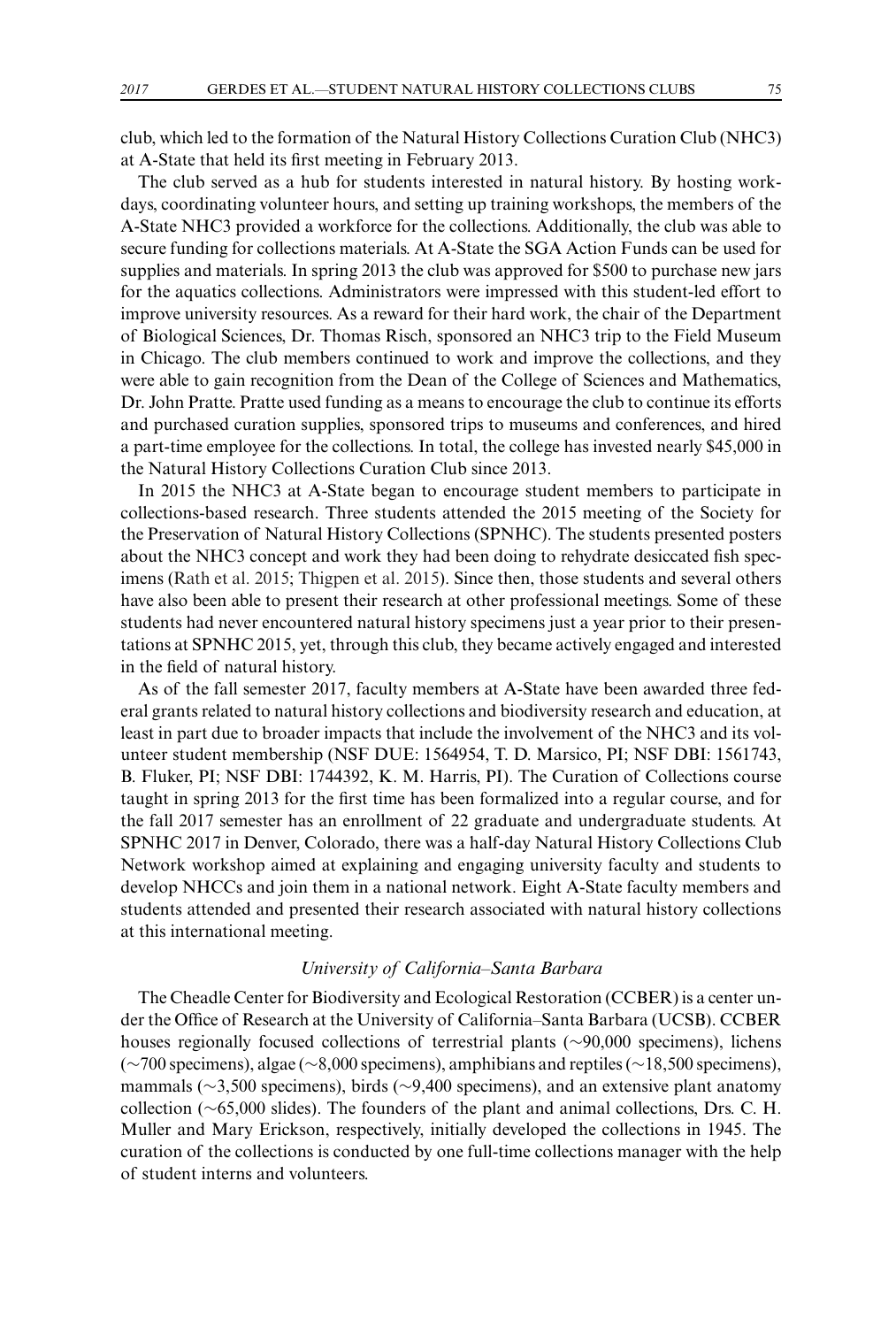In September 2011, CCBER created the Collections Internship Program, a 10-week program aimed to expose students to the field of natural history collections curation and possibly encourage them to discover a passion for a profession that they did not know existed. The internship consisted of three hours of class per week and included lectures, hands-on training, and field trips. Every academic quarter the internship program had a different focus: for example, vascular plants, algae, vertebrates. Students earned a unit of academic credit for participating, and after the end of the internship had the option to continue helping with the curation of the collections as independent interns or volunteers. In January 2014, the CCBER collections internship program officially became a UCSB course entitled Curation of Natural History Collections.

In June 2013, the CCBER collections manager (M. Beas-Moix) attended the 28th SPNHC Annual Meeting in Rapid City, South Dakota, to give a presentation about the CCBER Internship Program. At the meeting she attended a talk about the NHC3 by K.M. Harris, who at that time was working toward her Master's degree in Biology. Over the summer of 2013 and beginning of fall 2013, Beas-Moix met with UCSB students who were already helping with the curation of CCBER collections to discuss the creation of a collections club similar to the one that Harris had successfully created at A-State. In October 2013 the Natural History Collections Club at UCSB was officially established.

The first months were mostly devoted to outreach and advertising of the club in order to increase membership. This was accomplished through booths on campus and the participation in promotional activities that the UCSB OSL offers. The current membership list includes over 50 students, although an average of 15 students per quarter actively participate in all the activities. Members of the club have participated in several collection curation projects, including the topping-up and replacement of the herpetology collection preservative (∼18,500 specimens), the preparation and mounting of over 1,000 plant specimens, and the imaging, barcode labeling, and databasing of 3,800 plant specimens.

Besides providing immeasurable help with the curation of CCBER collections, the club has also become a social platform for students to meet like-minded peers, have fun, and enrich their college experience. Students have used the club to organize workshops on animal preparation, talks about natural history-related topics of their interest, potlucks, and other social events.

Funds raised during the first two years of the club totaled \$500: \$250 in start-up funds provided by the Associate Students Finance and Business Committee and \$250 for participating in a restoration project organized by the UCSB Coastal Fund. At the early stages of the club, funding was not a priority. Instead, officers were focused on defining the role of the club and building a robust core membership. However, as the club becomes more established and the officers become more experienced and aware of all the funding possibilities, fundraising will gain in importance. The funds will be mostly used to cover the costs of field trips to other natural history museums and to purchase food for smaller social club events to attract prospective members and thank existing members for their service.

### *Missouri State University*

Missouri State University (MSU) is an undergraduate and master's level institution. The school has an active herbarium, but no other significant curation efforts are ongoing. The Biology Department houses several small vertebrate collections primarily used for teaching. However, the mammal collection at MSU, while including some teaching specimens, also includes an estimated  $1,000 +$  research specimens that had not been actively curated in decades. The collection mostly represented biodiversity from the local area, including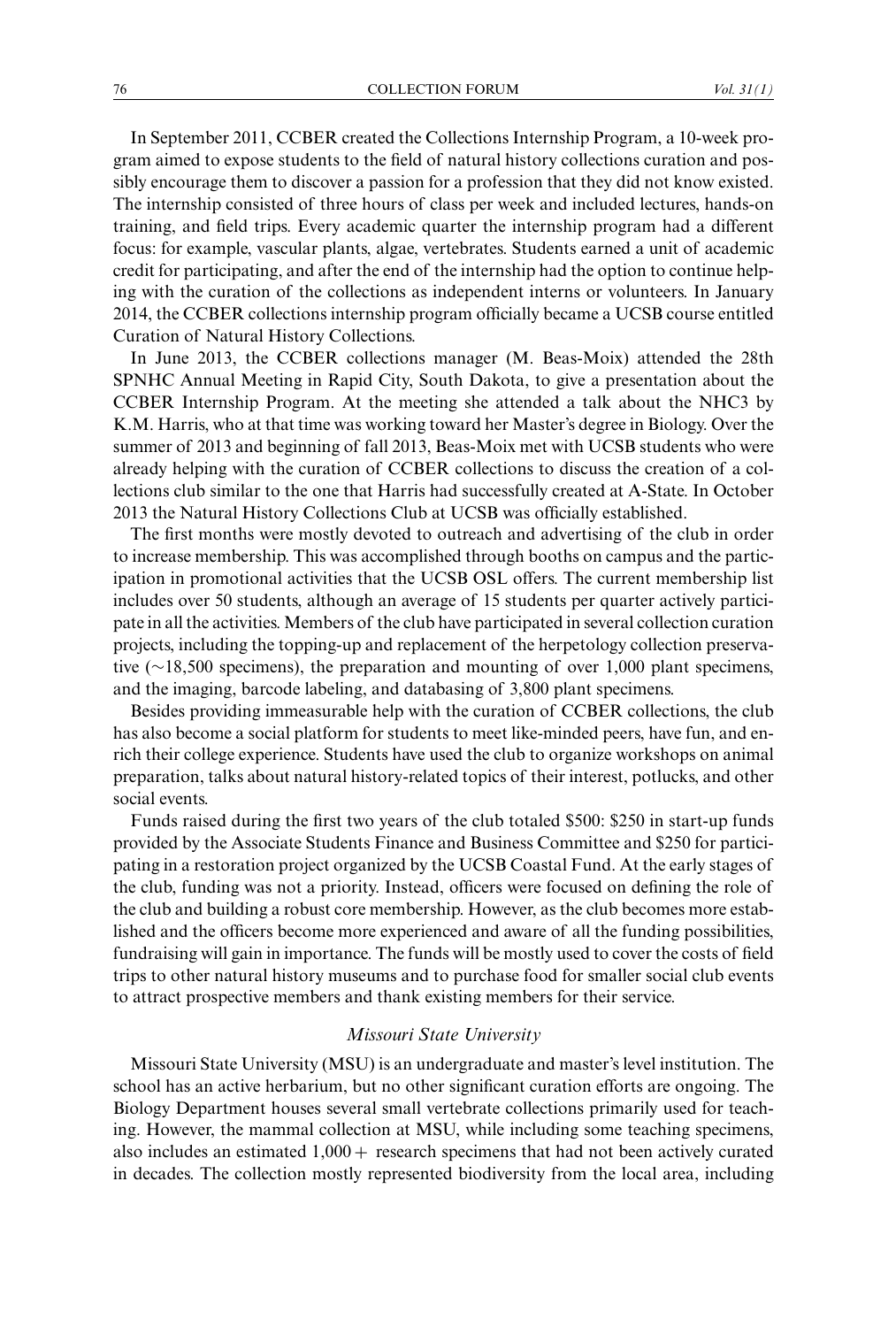parts of the Ozark Plateaus and the Tallgrass Prairie regions. Due to the lack of an official curator, or any paid or volunteer staff, few study skins were labeled to species, and many specimens were highly damaged or missing data. There was no institutional or departmental support for the collection, because specimens had not been used or cared for in years.

In an effort to restore the collection to a functional state, MSU students established a branch of the NHC3 at MSU in the fall of 2014. Establishing the NHC3 involved writing a constitution, meeting a minimum number of involved students, and finding at least one faculty mentor. Completing a registration process and attending club training were also required for the establishment and maintenance of a student organization at MSU. Most club members were students interested in pursuing mammalogy as a career.

The first year, 10 to 15 students were involved in some way, either by attending an NHC3 event or by volunteering. A core group of about six students were most active. Students involved with the organization cleaned and organized specimens, digitized tag data, and prepared new specimens. The organization also hosted bird and mammal specimen preparation demonstrations for students and faculty.

Dozens of collective hours were used toward the improvement of the collection. Specimens were sorted and placed in better containers, and tag data were added to an excel spreadsheet. Students made the collections area safer and cleaner by moving field equipment that had been improperly stored and by removing trash and clutter. The club also created new specimens through the mammal preparation demonstration. The freezer allocated to the collection was cleaned and deiced.

The MSU NHC3 also began hosting field trips for club members, with support coming from the Office of Student Engagement and the Biology Department. The club also received funding (∼\$250) for the 2016–2017 year from MSU's student organization grant system to purchase curation materials.

The club has several short-term goals, such as completing the digitization of the mammal collection and identifying all unlabeled specimens to species. The long-term goal of the club is to acquire better curation conditions and perpetuate student interest in collections, so that specimens can be housed safely and permanently. Overall, the goal is to restore collections to a useable state and see the specimens used in research.

# NHCC NETWORK

The existing NHCCs, located at A-State, UCSB, MSU, Georgia Southern University, and Pittsburg State University (PittState) in Pittsburg, Kansas, have formed the Natural History Collections Club Network (NHCCN) [\(Fig. 2\)](#page-8-0). The NHCCN seeks to bring the concept of NHCCs to other interested universities as a way to enhance student interest and excitement for collections and, in turn, convince university administrators that university collections have significant value in fulfilling their core missions of research, education, and public outreach. The NHCCN also serves as a hub of communication and collaboration between existing clubs. As of July 2017, after a workshop held at SPNHC 2017 in Denver, Colorado, there are at least eight additional universities interested in starting NHCCs. We expect to nearly triple the network over the next year as these clubs and potentially others are added. Ten universities were represented at the SPNHC workshop. These included three universities with established NHCCs (A-State, PittState, and UCSB) and seven universities without established NHCCs (California State University–Monterey Bay, California State University–San Jose State, Central Michigan University, Oklahoma State University, University of California–Riverside, University of New Mexico, and Virginia Polytechnic Insti-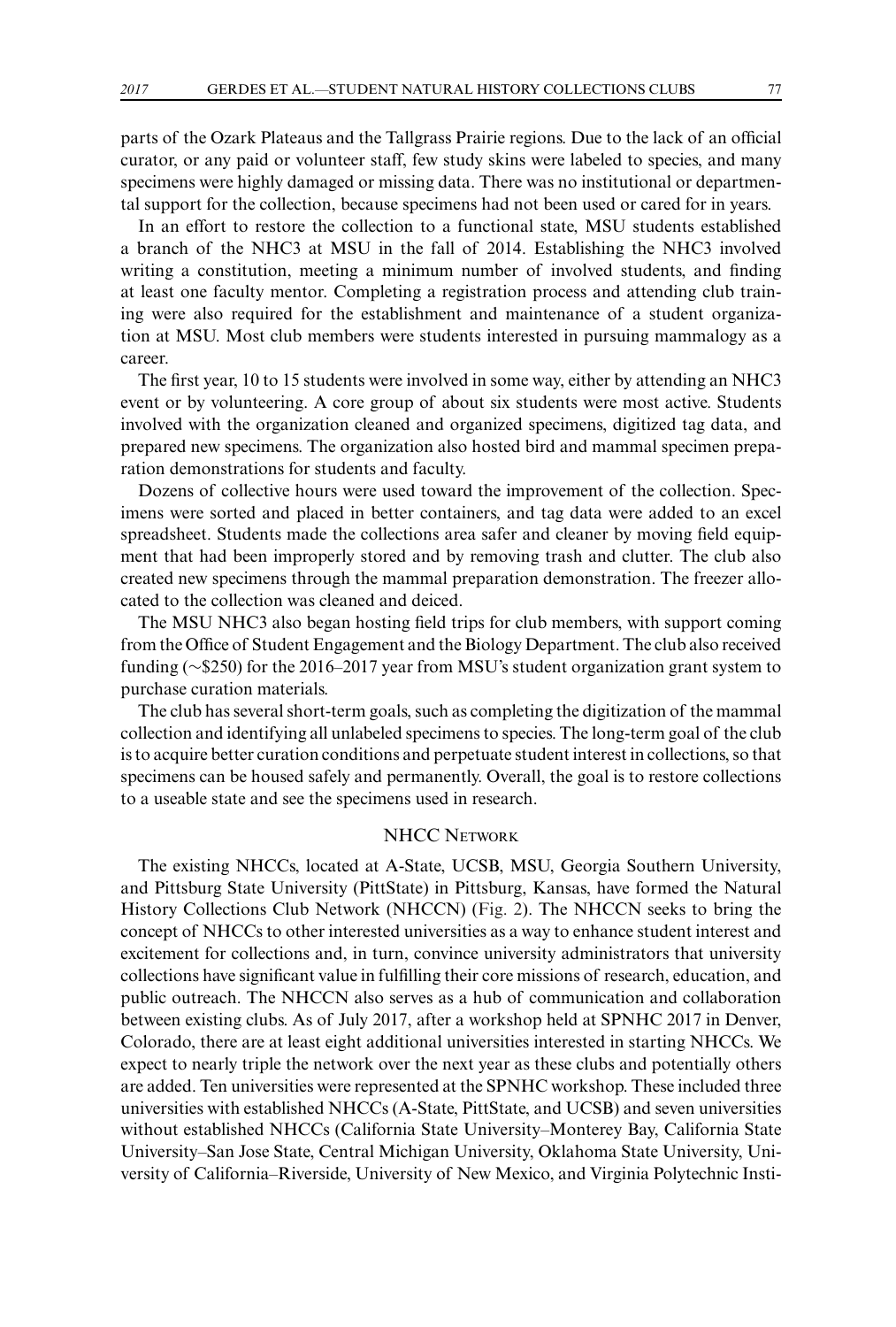<span id="page-8-0"></span>

Figure 2. Map of existing and potential Natural History Collections Club Network (NHCCN) clubs. Blue labels represent existing clubs, and red labels represent universities that have expressed interest in joining the network. Existing clubs include: 1) Arkansas State University, 2) University of California-Santa Barbara, 3) Missouri State University, 4) Pittsburg State University, and 5) Georgia Southern University. Potential clubs include: 6) California State University-San Jose State, 7) California State University-Monterey Bay, 8) University of California-Riverside, 9) University of New Mexico, 10) Oklahoma State University, 11) Central Michigan University, 12) University of Florida, and 13) Virginia Figure 2. Map of existing and potential Natural History Collections Club Network (NHCCN) clubs. Blue labels represent existing clubs, and red labels represent universities<br>that have expressed interest in joining the netw Polytechnic Institute and State University.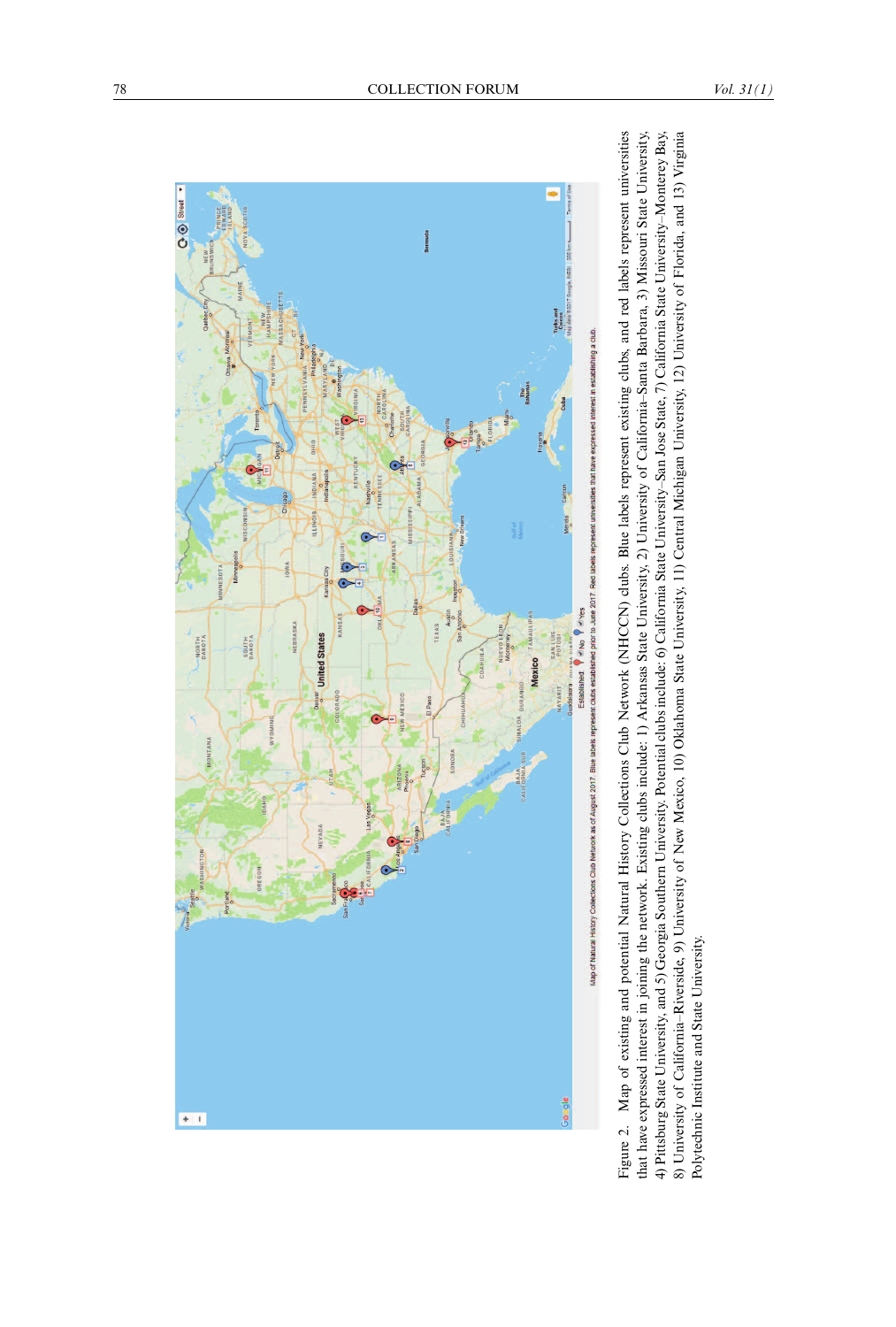tute and State University) [\(Fig. 2\)](#page-8-0). Separate from the SPNHC workshop, Georgia Southern University has joined the network and the University of Florida FERN club has expressed interest in becoming part of the NHCCN [\(Fig. 2\)](#page-8-0).

The network aims to develop resources that can be used by current and future NHCCs, including free-use documents such as sample club constitutions, instructional videos for students and faculty working in collections, workshops for those interested in starting their own clubs, and possibly financial resources for club members to attend relevant meetings. In addition, having accountability and structure between institutions will hopefully provide a way to document club activities across the nation and quantify successes NHCCs have in their collections.

Three of the four original network clubs (A-State, MSU, and PittState) have already joined together for a club network field trip and service project. This trip took place in March 2016, when the three NHCCs met in St. Louis, Missouri, after coordination among club leadership and planning from PittState club advisor, Dr. Neil Snow. The clubs participated in a behind-the-scenes tour of the herpetarium at the St. Louis Zoo. At the zoo, herpetarium staff educated club students and advisors about keeping living collections for display and education and conservation projects, including the captive breeding and release program of the federally endangered Ozark hellbender (*Cryptobranchus alleganiensis bishopi*). The clubs then met at the Missouri Botanical Garden Herbarium (MO) and took a tour of the herbarium and the library. During the herbarium day, the clubs participated in a service project of organizing boxes of returned loan specimens of Myrtaceae into stacks alphabetical by genus to assist herbarium staff in filing the returned specimens. This first club network field trip introduced club members to each other from partner institutions, educated members on living collections and one of the largest herbaria in the world, and provided an opportunity for a service project.

# **CONCLUSIONS**

Natural history collections at universities across the country are facing shortages of staff and funding at a time when these collections are critical for global biodiversity conservation efforts. Student involvement is an untapped resource for these collections. Motivated students can improve and preserve collections, faculty can inspire and inform that motivation, and NHCCs are an effective way for faculty and students to work together to accomplish their goals.

The NHCCs that have been established since 2013 have collectively prepared, improved, or otherwise preserved thousands of specimens. The clubs have been involved in the digitization of over 20,000 specimens. At least 90 students have been involved with NHCCs in some way, and 11 student presentations at professional conferences were based on activity launched from NHCC involvement. At NHCC institutions, there have been speakers, demonstrations, and field trips made available through NHCCs that would not have otherwise existed. At least \$7,500 has been raised for NHCCs since 2013, entirely by students. Much of that funding was through programs only available to RSOs, and the rest was raised through fundraisers or by students directly requesting funds from administrators.

The structure of student organizations at universities lends itself well to managing student volunteers in collections. Faculty oversight and more experienced students in club leadership roles provide the opportunity for inexperienced but enthusiastic volunteers to make major headway in collections care, specimen digitization, funding acquisition, and community outreach. This model of student involvement offers new potential for collec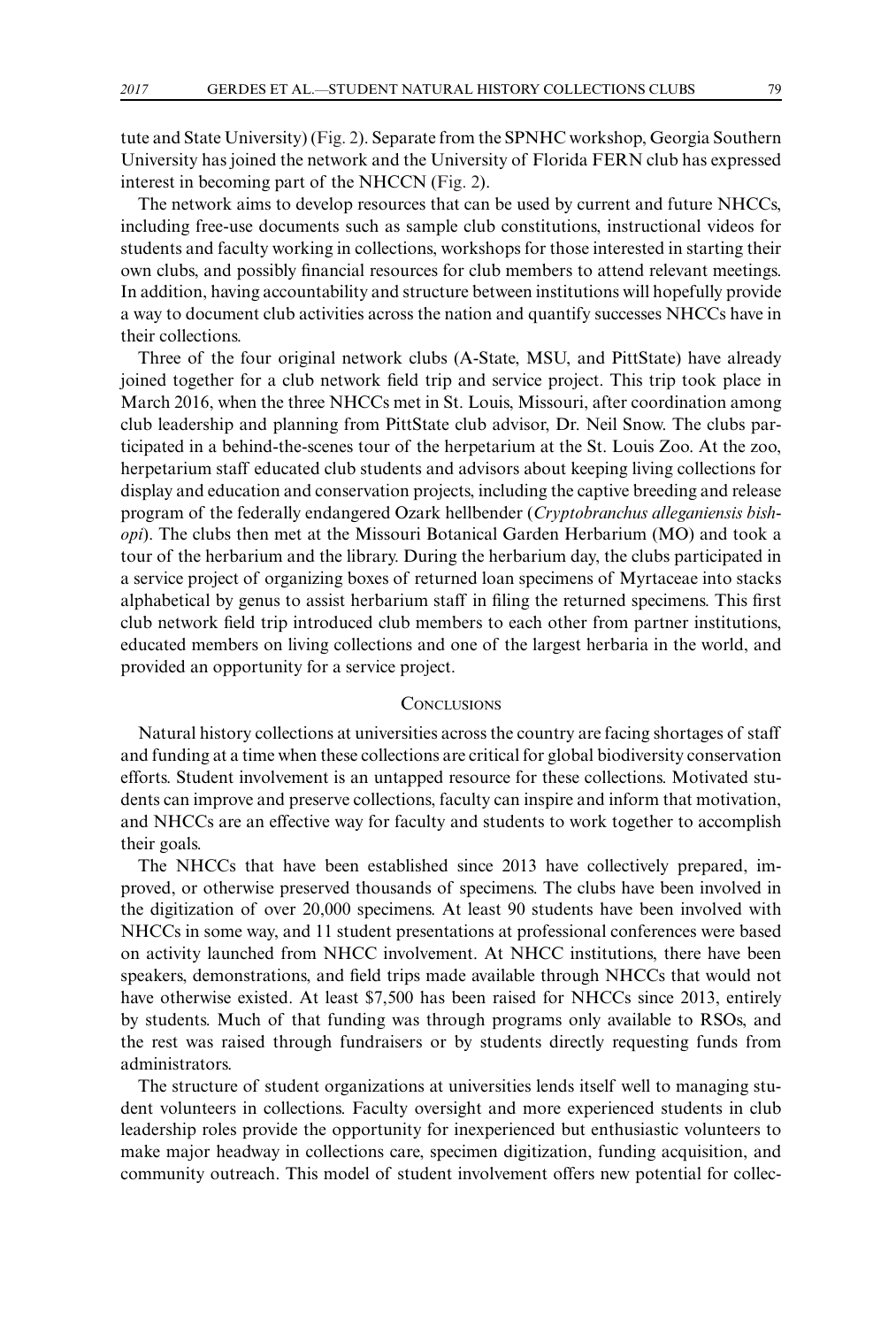<span id="page-10-0"></span>tions to make the most of their resources, preserve and digitize more specimens, and involve and educate more people about the importance of biodiversity and natural history. Today's students are the ones who will advocate for collections in the future, but there is no need to wait. They can advocate for collections right now, when many university collections are in desperate need.

# **ACKNOWLEDGMENTS**

We thank all of the students and faculty advisors involved in their NHCCs over the last few years. Their commitment to natural history collections and biodiversity conservation has been awe-inspiring. We also thank the National Science Foundation for funding research, education, digitization, and infrastructure initiatives that are supported by students in NHCCs NSF DUE-1060209 (NSF EF-1410098, NSF DBI-1561743, NSF DUE-1564954, and NSF DBI-1744392). Finally, we thank our manuscript editor, Dr. Christine Johnson, for edits that improved our manuscript.

## LITERATURE CITED

Dalton, R. 2003. Natural history collections in crisis as funding is slashed. *Nature* 423(6940):575.

- Danks, H.V. 1991. Museum collections: Fundamental values and modern problems. *Collection Forum* 7(2): 95–111.
- Gropp, R. 2003. Are university natural history collections going extinct? *BioScience* 53(6):550.

Harris, K. Funding: It's about time. 2014. *SPNHC Connection* 28(1):26–27.

- Kemp, C. 2015. Museums: The endangered dead. *Nature* 518(7539):292–294.
- Prather, L.A., O. Alvarez-Fuentes, M.H. Mayfield, and C.J. Ferguson. 2004. The decline of plant collecting in the United States: A threat to the infrastructure of biodiversity studies. *Systematic Botany* 29(1):15–28.
- Rath, M., A. Hook, K. Jones, S.M. Loerch, L. Martin, A. Mross, and B.L. Fluker. 2015. Rehydration of desiccated fish specimens in the Arkansas State University Museum of Zoology Ichthyology Collection. *30th Annual meeting of the Society for the Preservation of Natural History Collections*, Gainesville, Florida (18–22 May 2015). [Poster].
- Snow, N. 2005. Successfully curating smaller herbaria and natural history collections in an academic setting. *Bio-Science* 55(9):771–779.
- Thigpen, C.S., M.M. Rath, A.T. Hook, K.M. Harris, and T.D. Marsico. 2015. NHC3: A novel approach to encourage student participation in natural history collections. *30th Annual meeting of the Society for the Preservation of Natural History Collections*, Gainesville, Florida (18–22 May 2015). [Poster]
- West, R.M. 1988. Endangered and orphaned natural history and anthropology collections in the United States and Canada. *Collection Forum* 4(2):65–74.

# APPENDIX: SAMPLE NHC3 CONSTITUTIONS

#### **Constitution of The Natural History Collections Curation Club, Arkansas State University**

#### **Article I: Name**

The official name of the organization shall be: "The Natural History Collections Curation Club"

#### **Article II: Purpose**

The Natural History Collections Curation Club (NHC3) recognizes the scientific and historical value of biological collections, and is dedicated to assisting in the preservation, maintenance and organization of A-State's scientific collections. NHC3 recognizes the opportunity this affords members to gain experience working with museum specimens as well as the benefit provided to the school as a whole by making collections fit for use in scientific works.

#### **Article III: Membership**

Voting members must currently be enrolled at A-State and should be in good academic standing—a minimum of 2.0 GPA.

- 1. All students meeting these qualifications are eligible for membership
- 2. Membership will be revoked if a member fails to remain in good academic standing, or if a member's behavior opposes the club's purpose as stated in this constitution.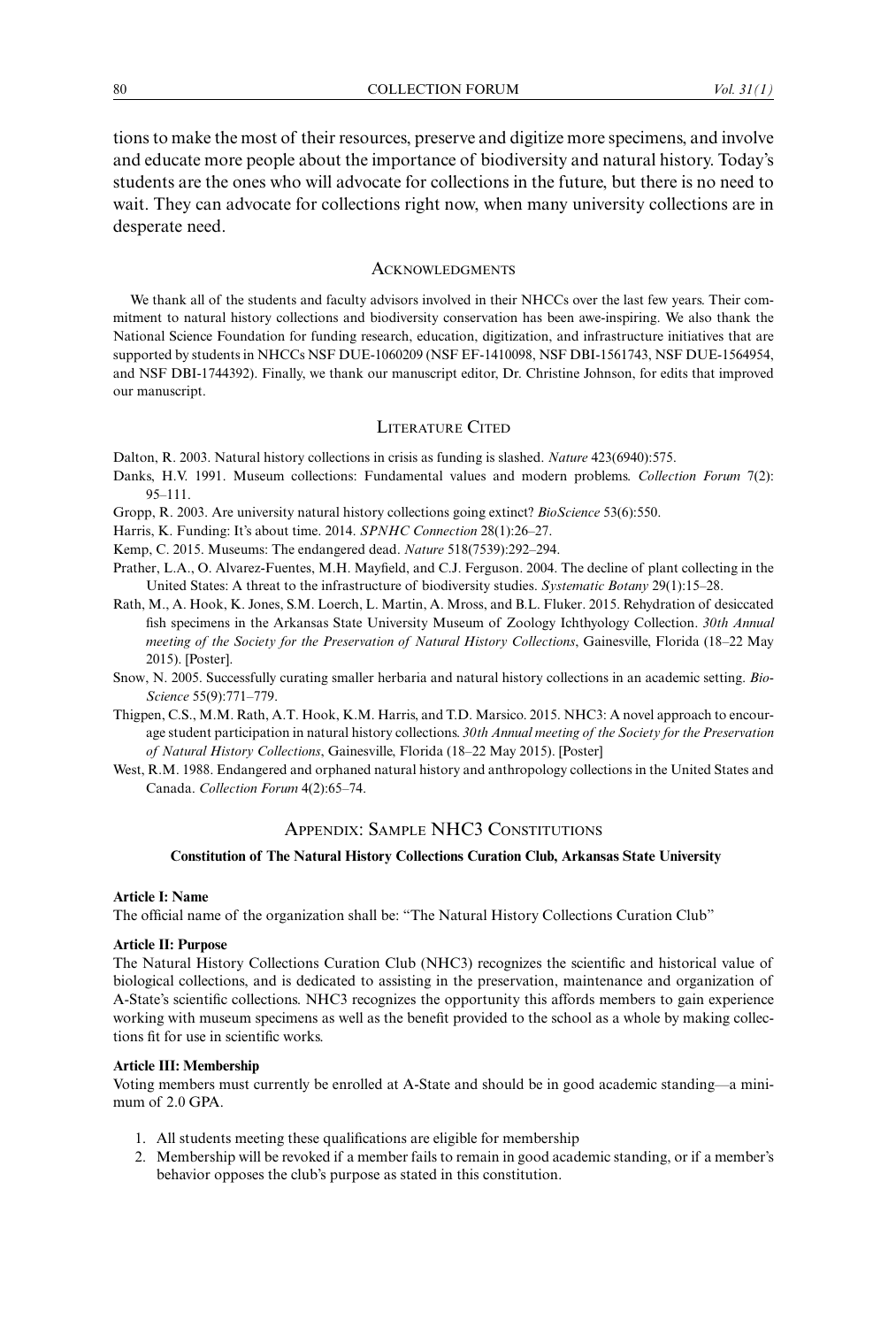### **Article IV: Officers**

Officer positions and responsibilities shall be:

- 1. President—The president is responsible for organizing meetings and communicating with members, as well as organizing any events that may occur.
- 2. Vice-President—The vice-president assumes the president's duties if the president is unable to complete them. The vice-president also assists the president in organizing events and communicating with members.
- 3. Secretary—The secretary is responsible for taking minutes during meetings and maintaining an email list of members. The secretary will be responsible for ensuring that minutes reach each member via email. They may also assist in event preparation.
- 4. Treasurer—The treasurer is responsible for maintaining the club's finances, and may also assist in event preparation, especially those preparations that involve club finances.
- Election of officers will be held in the fall semester of each year. Nomination of officers will be open to all members, and a vote by all members will determine the winner. The term of office shall be for one year. Should vacancies occur, a second vote will be held, in the same manner as the first.
- Impeachment charges may be brought against any of the officers for negligence or inappropriate behavior. In this case, the officer in question will be informed, and a vote will be taken by the officers and adviser to determine if the impeachment succeeds.

#### **Article V: Organization Structure**

The executive committee shall consist of all named officers and the club adviser. The executive committee shall be responsible for all club organization and activities, including the duties listed for each office. The club holds the right to create other committees for other purposes as needed.

#### **Article VI: Faculty Adviser**

In order to qualify to be the Faculty Adviser for the organization, the individual must be a full time faculty or staff member of Arkansas State University.

## **Article VII: Rules and Procedures**

- 1. The organizational meetings will be announced by the officers and communicated to the membership. There is no set attendance policy, though nonattendance at meetings where a vote is held forfeits the member's vote at that meeting.
- 2. Members are strongly encouraged to donate some piece of their time and/or effort to the biological collections in some way.
- 3. Behavior must be in agreement with the club's purpose.
- 4. Official business will be discussed at announced meetings.

### **Article VIII: Finance**

Because this organization is in many aspects a volunteer organization, no dues will be collected.

# **Article IX: Amendments**

All amendments to this constitution must be made by the following process:

- 1. The amendment must be approved by 3 of the 4 officers, as well as the adviser.
- 2. The proposed amendment must be presented in writing to the membership present at an official, announced club meeting.
- 3. Discussion should occur
- 4. A majority vote among the entire membership allows the amendment to become an addition to this constitution.

#### **Article X: Nondiscrimination Clause**

The Natural History Collections Curation Club shall not discriminate on the basis of race, creed, national origin, ancestry, sex, age, handicap or sexual orientation in the selection of its members or its programs.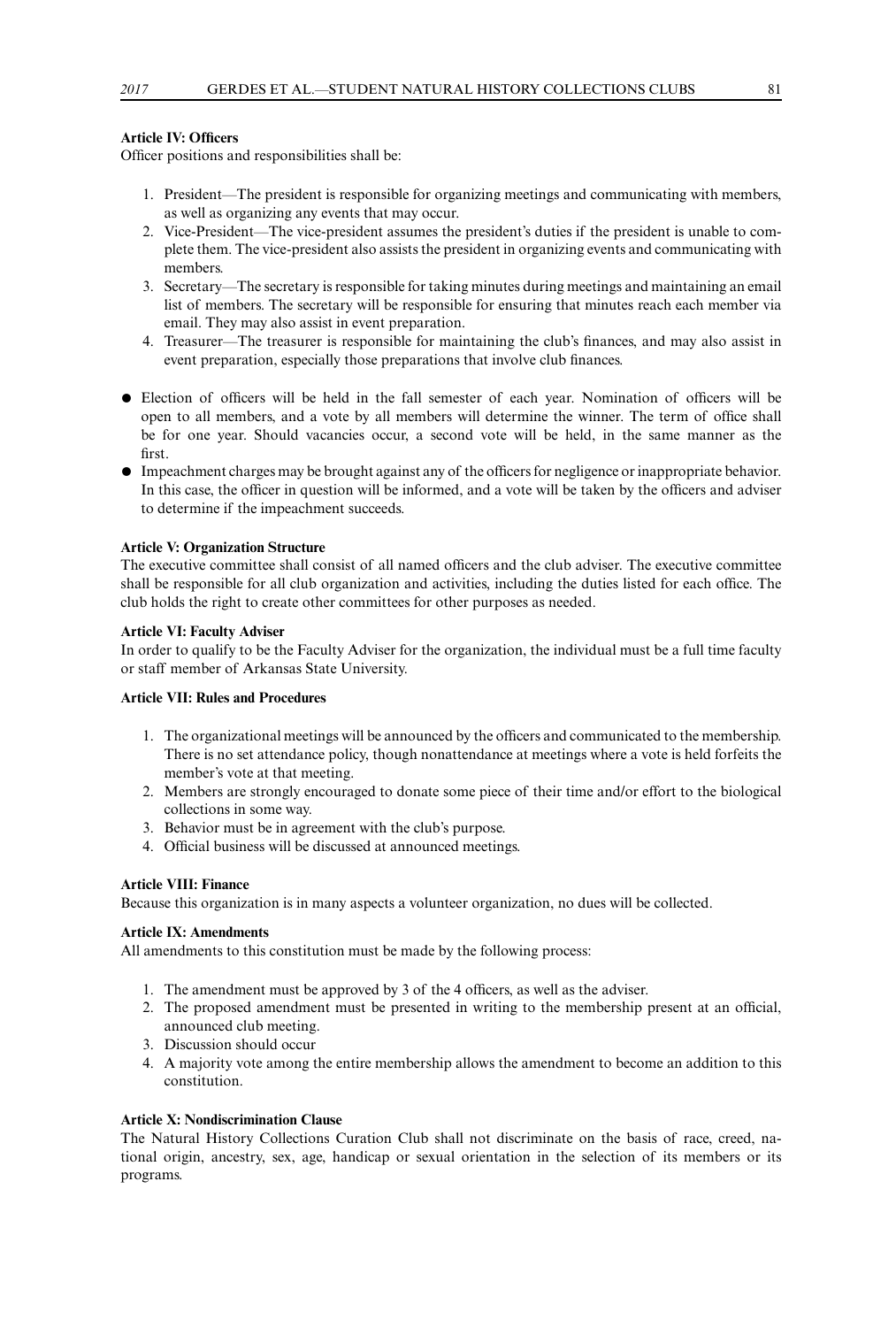#### **Article XI: University Records**

The Natural History Collections Curation Club shall maintain a list of current officer and contact information, contact information for the faculty adviser, and the most recently amended constitution in the Leadership Center.

#### **Constitution of The Natural History Collection Curation Club, Missouri State University**

Date Created: 8/29/14 Date Modified: 9/4/14

# **PREAMBLE**

We, the members of this organization, do ordain this constitution of the Natural History Collection Curation Club, of Missouri State University, Springfield, Missouri, as the Constitution for the members of the Natural History Collection Curation Club. In accordance with the rules and regulations of Missouri State University, the Laws of the State of Missouri, and the Laws of the United States of America.

### **Article I**

#### Purpose of Organization

**Section 1.** The name of the organization is the Natural History Collection Curation Club (NHC3)

**Section 2.** The purpose of this organization is to promote the goals of natural history collections on campus, to protect and curate specimens, promote research, and cultivate appreciation for the value of these historic biological items.

**Section 3.** This organization is affiliated with a loose network of Natural History Collection Curation Clubs across the nation. We have partners in Arkansas and California. No national or regional dues are required, and our affiliation with these schools has been confirmed by the founding NHC3 leaders.

# **Article II**

# Membership

**Section 1.** Membership is open to any student interested in the collection, preparation, preservation, curation, research, or appreciation of biological specimens and natural history collections.

**Section 2.** To qualify for membership in this organization, an interested party must be a student, faculty, or staff member of Missouri State University.

**Section 3.** Non-Missouri State or off campus members wishing to join this group must seek approval from the elected president of the organization.

# **Article III**

## The Executive Officers

**Section 1.** President—The president will preside over club meetings, organize events, and serve as a representative for the club.

**Section 2.** Vice President—The vice-president will assist the president in presiding over club meetings, organizing events, and serving as a representative for the club. In the event that the president is absent, the vice president will assume the roles of the president.

**Section 3.** Secretary—The secretary will record meeting minutes and be responsible for club documentation. **Section 4.** Treasurer—The treasurer will be responsible for the management of club funds.

**Section 5.** Other Offices may be instated as they are needed.

Section 6. To qualify for the position of Executive Officer, a member must be a student of Missouri State and have a GPA must be at least 2.0.

**Section 7.** Officers will be elected by majority vote of present members at the start of each term.

Section 8. Elections will be performed on the first meeting of a new school year, or as need as positions become vacant.

**Section 9.** Officers will be elected by a simple majority of votes cast.

**Section 10.** In the event that an officer falls below the qualifications for the office, he or she will be asked to leave the officer position until those qualifications are filled.